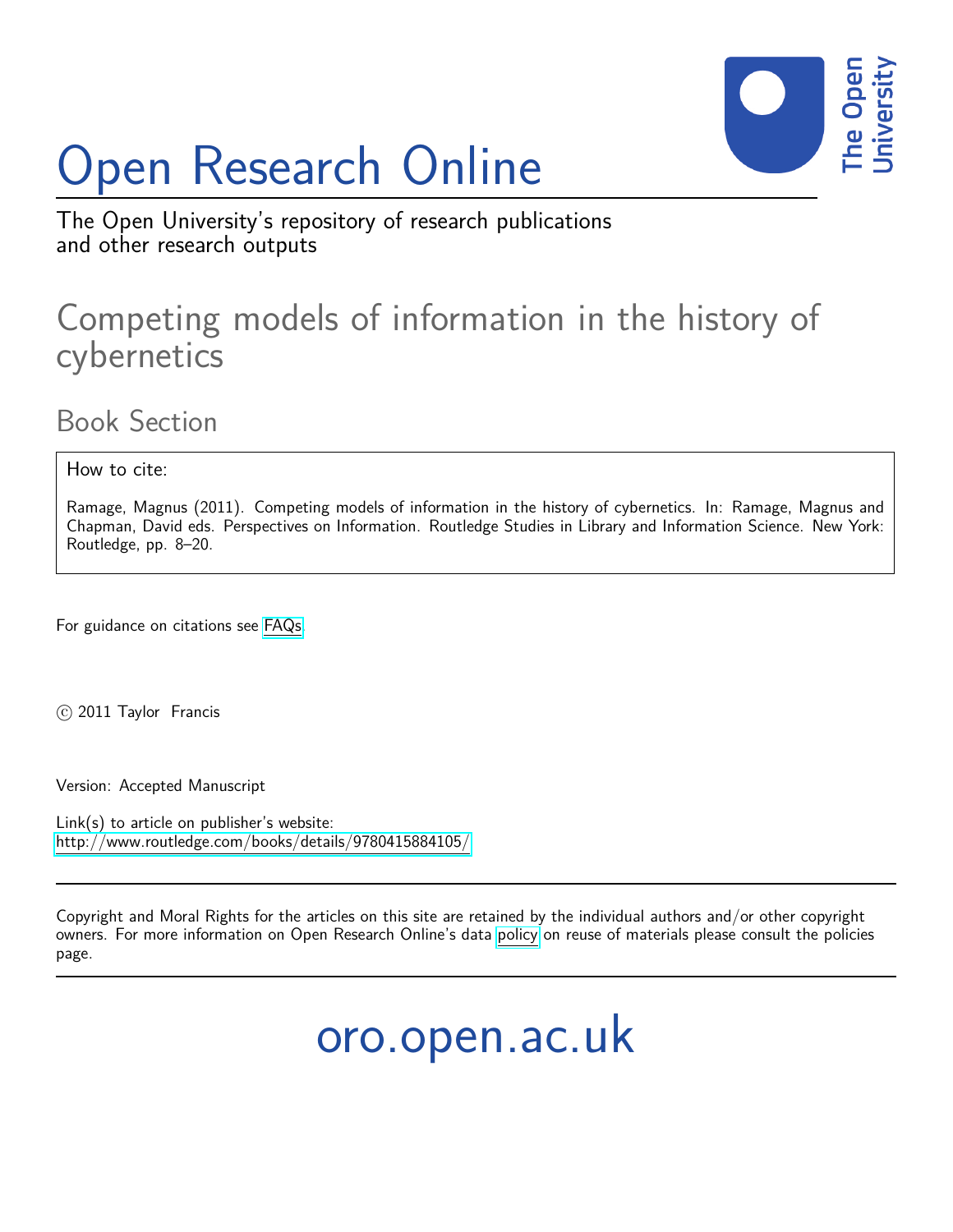#### **Chapter 2 Competing models of information in the history of cybernetics**

*Magnus Ramage* 

#### **Abstract**

Around 1950 a series of interdisciplinary conferences in the United States, later known as the Macy Conferences on Cybernetics, were key to the development of a number of fields and were especially influential on the concept of information. This chapter explores two views of information which emerged from the conferences: the hard view of Wiener and Shannon; and the soft view of Bateson, Mackay and Ashby. The hard view has information as an object in its own right which can be analysed mathematically while the soft view emphasises the context and meaning of information, and the role of the observer.

# **Information at the Macy Conferences**

The information society has always been with us, as argued by Bissell in Chapter 3 of this book. Information, through its changing forms and media, has been always been a guiding principle for the organisation of society, and for many different forms of scientific understanding. Nonetheless, a key development in the centrality of information to society occurred in the late 1940s and early 1950s with the birth of the field of cybernetics.

The development of cybernetics in its Anglo-American form took shape during a set of conferences organised by the Macy Foundation. The Macy Conferences on Cybernetics, as they ultimately became known, were a series of ten two-day meetings between 1946 and 1953, largely held in New York City. As Bissell (2010) observes, there are other historical traditions within cybernetics, especially within Germany and Russia, but the Macy Conferences formed a dominant strain within cybernetics in the English-speaking world, and it is with that tradition that I will be concerned here.

The conferences had two aims: to explore feedback processes and circular causality within a range of disciplines, and to explore common behaviours between biological, social and artificial systems. They were thus explicitly interdisciplinary. The list of participants in the conferences is extraordinary: among the better-known were Norbert Wiener (mathematics), Gregory Bateson (anthropology), John von Neumann (physics and mathematics), Claude Shannon (communications), Warren McCulloch (neurophysiology), Margaret Mead (anthropology), Kurt Lewin (social psychology), Alex Bavelas (social psychology), Heinz von Foerster (physics), Ralph Gerard (neurophysiology) and Wolfgang Köhler (psychology).

The Macy conferences occurred at a key moment in the development of a number of fields, for several different reasons. First, coming as they did immediately after the Second World War, interdisciplinarity was part of the experience of many researchers. Second, the development of the digital computer during and immediately after the war acted both as an inspiration and as resource for the development of a wide range of theories on the nature of mind, control, communications and behaviour. Third, they reflected a growing view of the importance of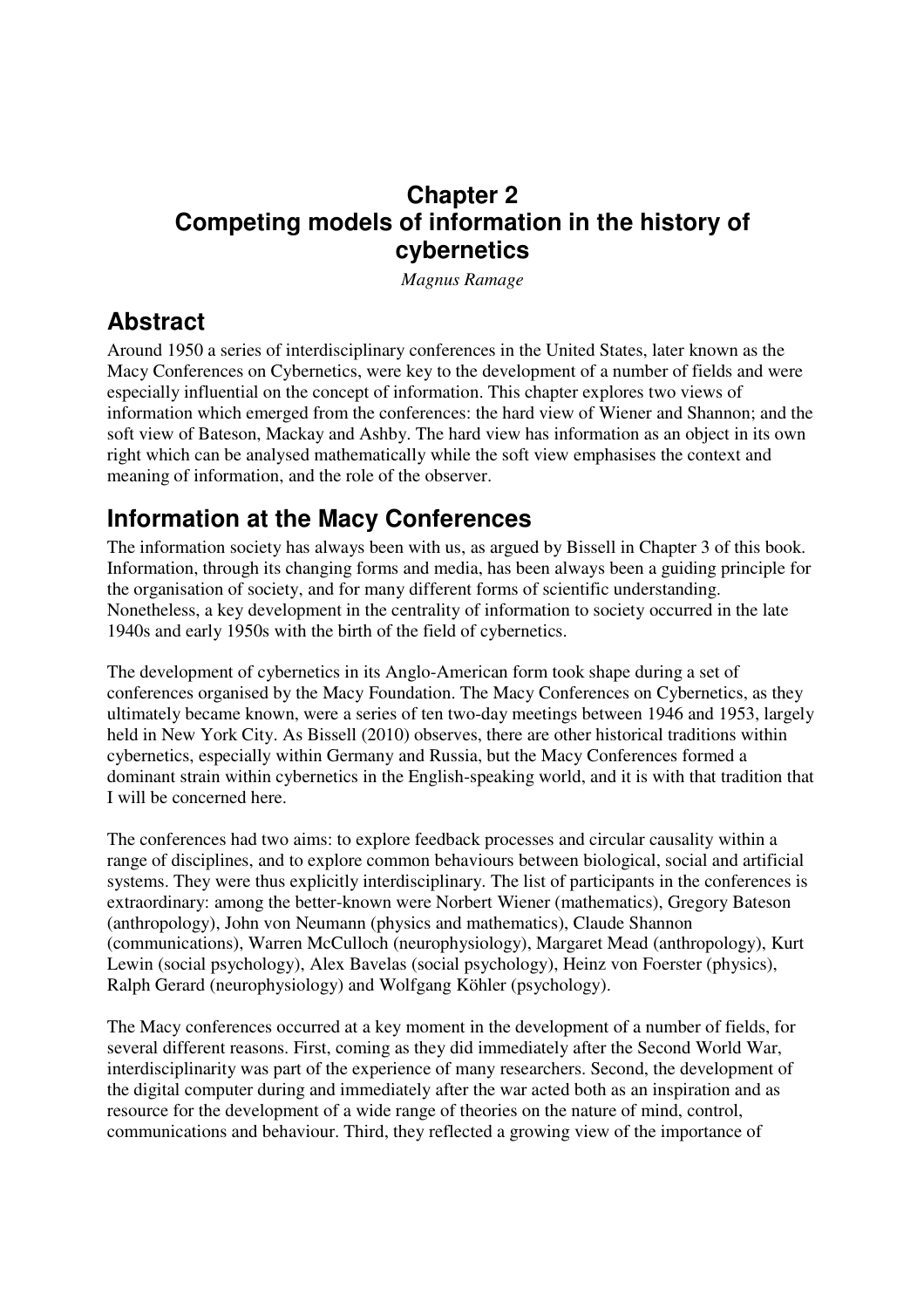circular causality across many fields – as Margaret Mead later said, "there wasn't a person in the country who was thinking hard about problems who didn't have a folder somewhere marked something like 'circular systems'" (Brand, 1976). Fourth, they drew on a number of key wartime research projects which all focused on control and communication processes within both manmade systems and biological systems.

These ideas came together in different ways from each of the key contributors to the conferences, but they had their most public expression in the work of Norbert Wiener, who coined the term 'cybernetics' and wrote a celebrated (albeit dense and difficult) book on the subject (Wiener, 1948). Wiener's work on cybernetics began with two research projects: on feedback within human and animal physiology; and on the building of control systems for anti-aircraft weaponry during World War 2. Wiener and his collaborators brought together these ideas in a crucial article in 1943 (Rosenbleuth *et al*., 1943), and he subsequently developed them in his 1948 book. The subtitle of this book was 'control and communication in the animal and the machine', and these two pairs of linked concepts were key to his understanding of the new field.

The Macy conferences created more than one new discipline – as well as cybernetics itself, the fields of artificial intelligence, computational linguistics, complexity theory and family therapy owe much to the discussions in the Macy conferences. The conferences were full of strong argument by people from very different backgrounds, who all saw the importance of the newborn field of cybernetics but wanted to shape it in quite different ways. Nonetheless, the conferences were hugely influential, and especially so in their influence on the developing concept of information.

I have written elsewhere both about the lives and key work of a number of the key Macy participants (Ramage and Shipp, 2009), and in Ramage (2009) I specifically contrasted the work of Norbert Wiener and Gregory Bateson, relating them to Donna Haraway's concept of the cyborg. My purpose in this chapter is not to focus so much on individuals as on ideas: on two concepts of information which arose during the Macy conferences, and can be seen as continuous traditions.

The first (which in short-hand I refer to as 'hard' information, and has been dominant in technical domains) derives especially from the work of Norbert Wiener and Claude Shannon. The second (which I refer to as 'soft' information, and is more influential in social science) derives from the work of Gregory Bateson, Ross Ashby and to a lesser extent Donald Mackay. I will examine the origins of these two approaches in the early work of cybernetics, and then trace through some of their later implications within cybernetics and the disciplines it helped to create. In earlier work (Ramage, 2009) I referred to these traditions as two schools of thought in cybernetics, hard and soft cybernetics – my focus here is more closely on approaches to information rather than schools of cybernetics, but this is a fine distinction given that in the earlier work I argued that their approach to information was a key distinguishing feature of these two schools.

My argument in this chapter is that information is a contested concept, that we can identify at least two highly influential ways to understand it that go back more than sixty years, and that both of these approaches can equally be considered legitimate .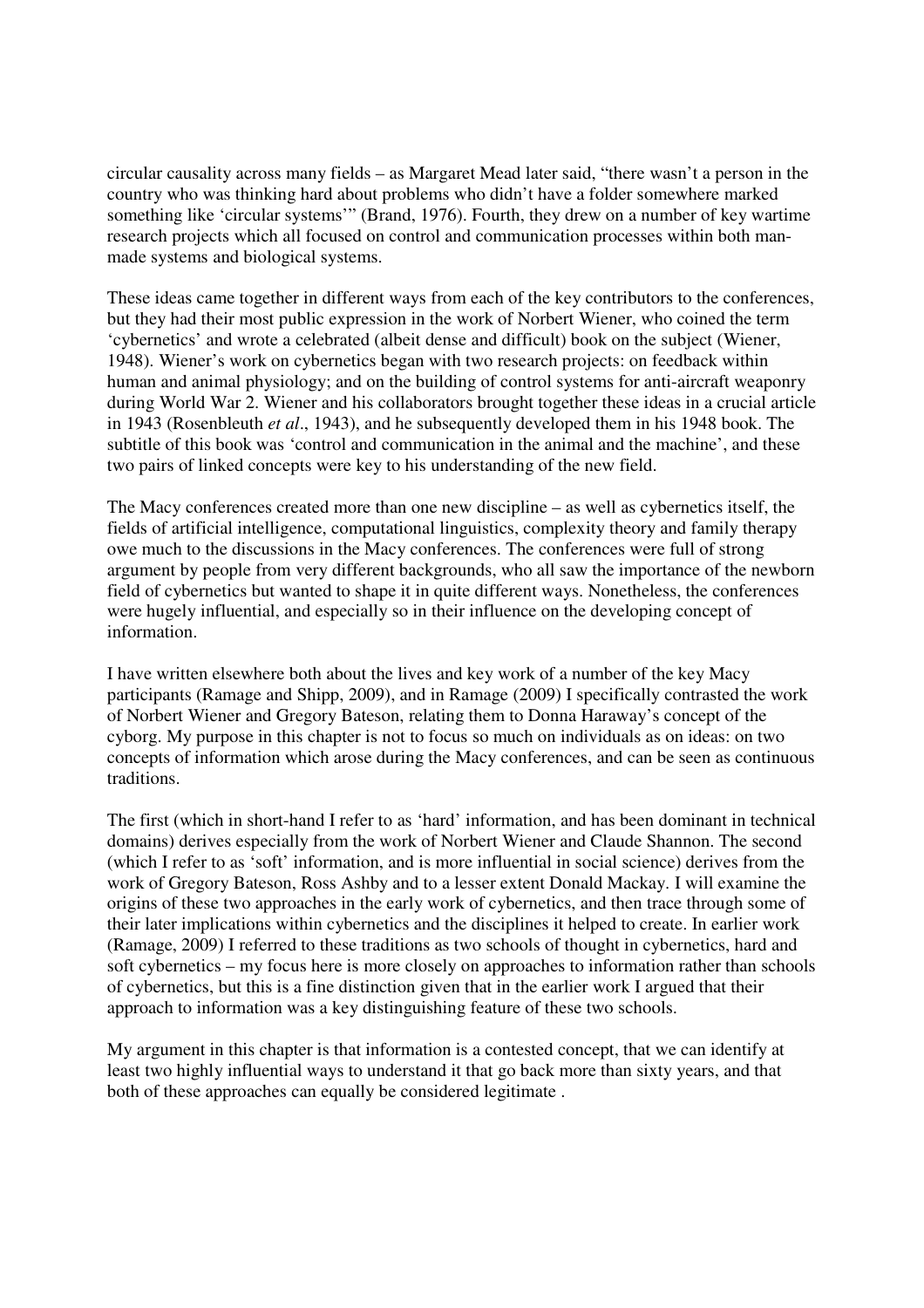# **Wiener, Shannon and the 'hard' view of information**

The first and most prominent view of information within the cybernetics domain has been one that treats information as an object in its own right, removed from its original physical and cultural context. For example, information may have begun as a set of words in a book, but the words (once digitised) can be analysed independently of the physical book. This is a familiar phenomenon, as discussed elsewhere in this book – the way by which very many parts of the world that once had a largely physical form can now be seen as forms of information (such as books, music, money and even social networks). These can thus be treated analytically, using mathematical tools and looking at the ways in which the information is stored, processed and transmitted.

This perspective is crucial to the way modern society is organised, and has enabled the development of information and communication technologies of all kinds. Nonetheless, it depends on what is at first sight a peculiar double manoeuvre: information was (and is) simultaneously disembodied and reified – it "lost its body" (Hayles 1999, p.2) in the sense of being taken out of its original physical context (disembodiment), but was then treated as an object in its right (reification). As Hayles (1999, p.ix) further puts it, information is treated as "an entity distinct from the substrates carrying it … a kind of bodiless fluid that could flow between different substrates without loss of meaning or form".

The hard view of information derives from the related work of Norbert Wiener and Claude Shannon in the late 1940s, as well as earlier work by Ralph Hartley. Shannon's theories and approach are covered in some detail in Chapter 4 of this book, by Chapman, and so my focus in this chapter is on the work of Wiener (who was more explicitly identified with cybernetics, although Shannon was a participant in three of the Macy conferences) and the links between Wiener and Shannon, rather than on Shannon's work directly.

For both Wiener and Shannon, information (and especially its transmission, which was Shannon's focus given his work for Bell Labs, the research arm of the telecoms firm AT&T) was treated using the mathematics of statistical mechanics. The information content of a message was treated in terms of its probability – a message that was more probable was held to carry less information – "the more probable the message, the less information it gives. Clichés, for example, are less illuminating than great poems" (Wiener, 1954, p.21).

Closely linked to probability in Wiener's mathematical work was a link between information and entropy (the degree of disorder in a physical system, a key concept in thermodynamics) – he regarded information as the opposite of entropy, and referred to it as 'negentropy'. As he wrote, "just as the amount of information in a system is a measure of its degree of organization, so the entropy in a system is a measure of its degree of disorganization; and the one is simply the negative of the other" (Wiener, 1948, p.11).

This link between information and organization was crucial for the parallels Wiener developed between machines and biological systems. Organization became important in theoretical biology in the 1930s (not least through the work of Ludwig von Bertalanffy, the founder of general systems theory with which cybernetics would gradually converge). As Wiener's biographers have observed, "it was that new, dynamic quality of organization that Wiener brought to his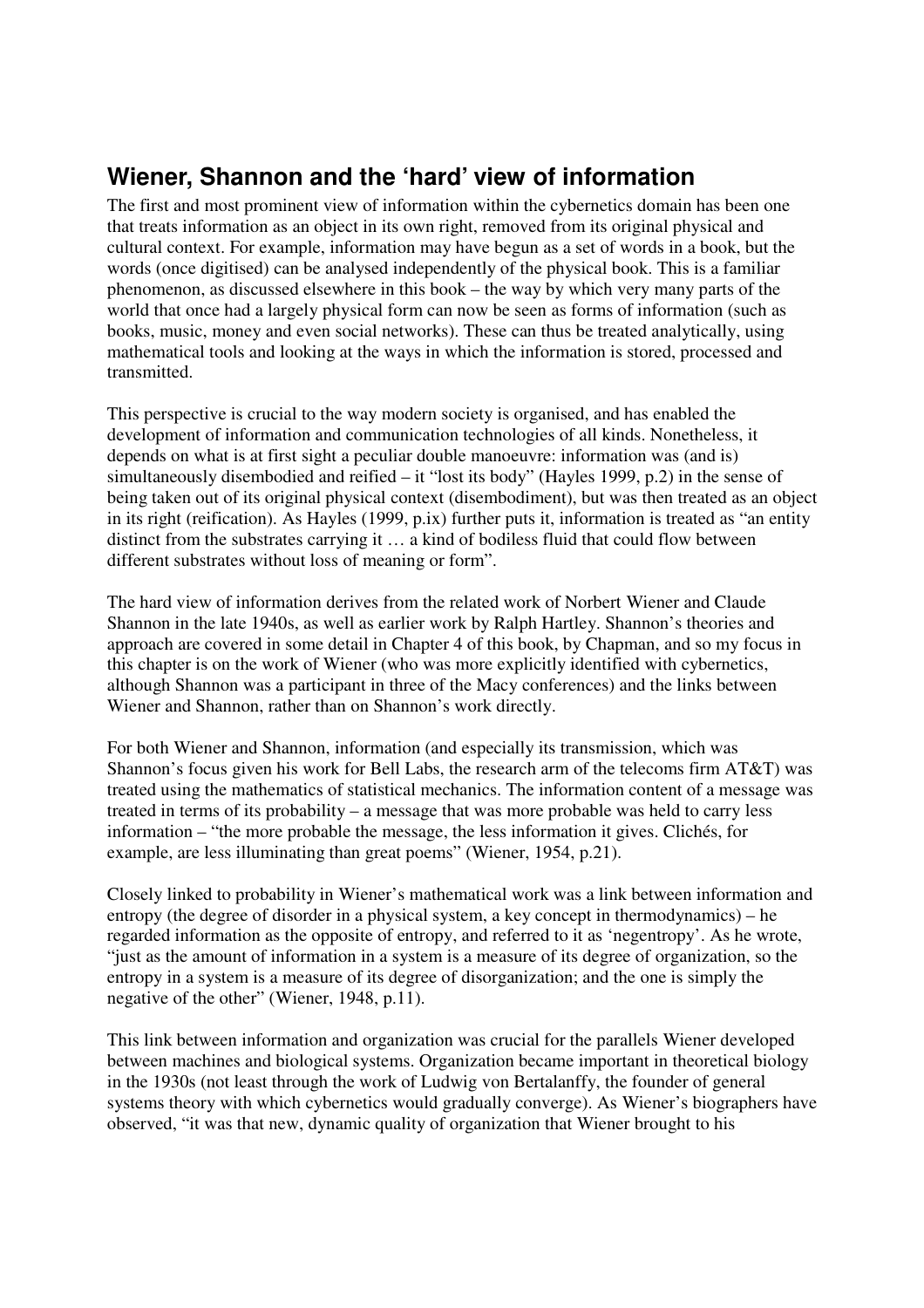conception of information … he joined the animate and inanimate worlds, and completed his bridge across the no man's land of science" (Conway and Siegelman, 2005, p.190).

There were close parallels between Wiener and Shannon's treatments of information – both treated information as if it were an independent object, analysing it in terms of probability. A mutual acknowledgement of their links can be found in each author's work. Shannon writes that "communication theory is heavily indebted to Wiener for much of its basic philosophy and theory" (Shannon, 1948) and Wiener that "this idea occurred about the same time to several writers, among them the statistician R.A. Fisher, Dr. Shannon of the Bell Telephone Laboratories, and the author" (Wiener, 1948, p.10). Indeed, the two worked closely together in the early 1940s (although Shannon was 20 years younger than Wiener). Wiener's collaborator Julian Bigelow later recalled that "in the time I was associated with Wiener, Shannon would come and talk to Wiener every couple of weeks and spend a hour or two talking with him" (Conway and Siegelman, 2005, p.126).

However, it cannot be denied that it is to Shannon that phrases like "the father of information theory" are attributed (ironically, given that he consistently referred to his work as 'communication theory' and denied the anthropocentric implications of the term information) – it is Shannon's version of mathematical information that has been influential. This is particularly because he wrote his work in the context of digital telecommunications, an area that was to develop hugely in the following decades; it is striking that his work is still so widely quoted, with a modern writer like Vedral (2010) writing of quantum information theory in a way that draws heavily on Shannon's work.

A distinction between Shannon and Wiener's concepts of information was that Shannon confined his area of application of the concept to telecommunications, while Wiener was interested in a more general application. He wrote that: "The process of receiving and of using information is the process of our adjusting to the contingencies of the outer environment, and of our living effectively within that environment. … To live effectively is to live with adequate information. Thus, communication and control belong to the essence of man's inner life, even as they belong to his life in society" (Wiener, 1954, pp.17-18).

Notwithstanding the reification process to which I have referred above, Wiener was very clear that information was not a physical concept, and was quite different from energy in particular: "information is information, not matter or energy; no materialism which does not admit this can survive at the present day" (Wiener, 1948, p.155). However, for both Wiener and Shannon, the *meaning* of the information was not relevant. Shannon famously wrote that the "semantic aspects" of communication are irrelevant to the engineering problem" (Shannon, 1948, p.379), and Wiener likewise took meaning as outside of his area of relevance. As Hayles (1999) observes, this was an appropriate choice in the context of telecommunications, because of the need to ensure that information remains stable as it moves from one context to another.

In fact, a current thinker within second-order cybernetics, Søren Brier, has observed that within the specific context of telecommunication, Shannon's choice made good sense, and that it was Wiener's extension of these ideas to a wider context that cause problems: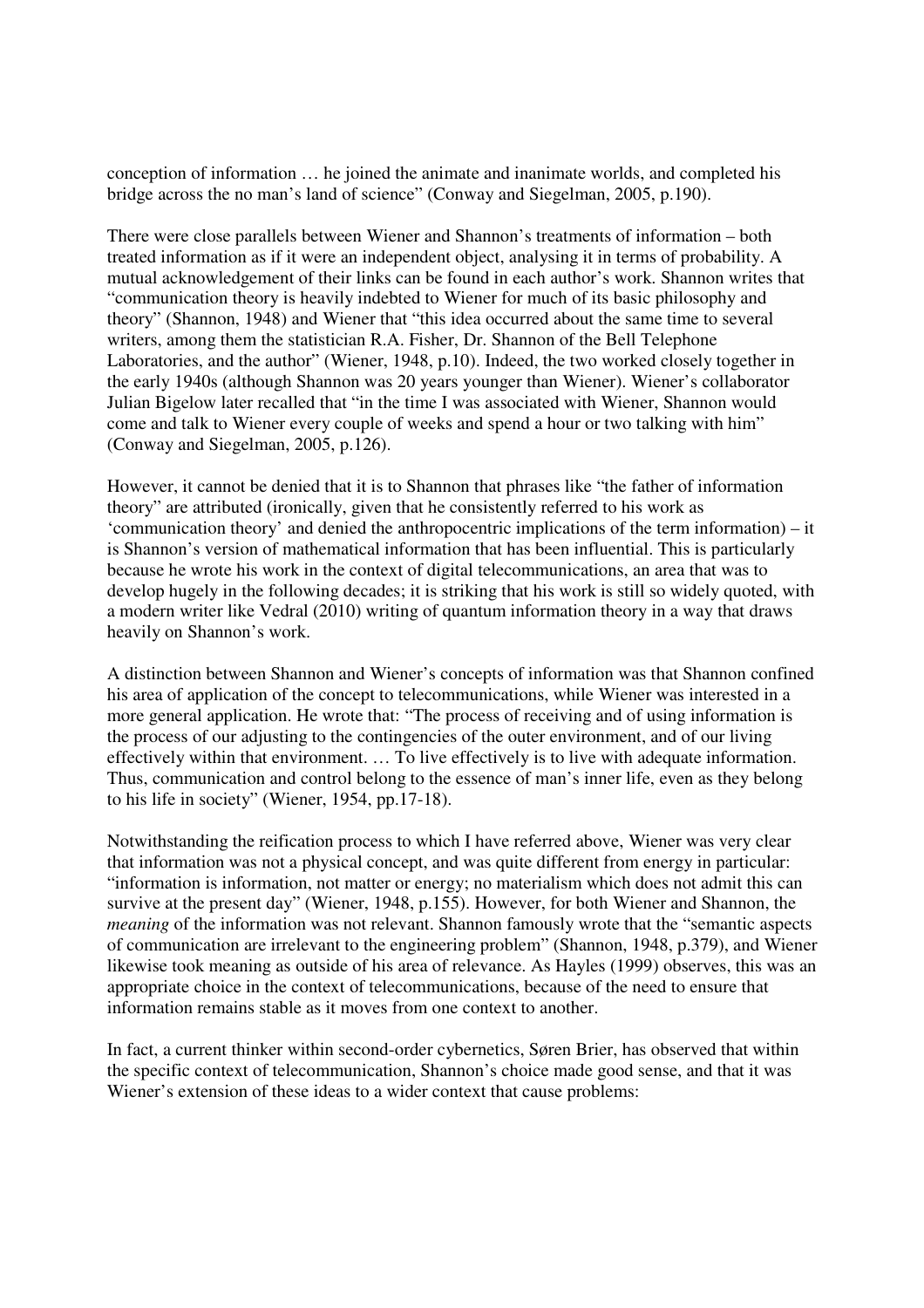Shannon's information theory is thus a quantitative theory used on a set of messages that are presumed to be meaningful. It is a technical theory about how to quantify and mathematically model information as a tool but always operating on human social communication. As such it presents no problems. The problem arises with the reification of information by connecting it to thermodynamics, as Wiener did, that raises foundational problems that reflect back on the prerequisites for science itself. (Brier, 2008, p.236)

It was the absence of meaning from information that was the dividing line with the other main school of information within cybernetics that I will now move on to consider.

#### **Bateson, Mackay and the 'soft' view of information**

From the beginnings of cybernetics in the Macy conferences, an alternative view of information to the Wiener/Shannon hard view has also been present. This view finds the *context* of information to be highly important, especially its meaning and the people who work with it. This view closely links information with two other concepts that were later to become central to certain forms of cybernetics: that of the *observer*, and the *mental processes* of those who create, share or make sense of the information.

It might seem that this view of information is created in opposition to the hard view described earlier, not least because that view is very widely known, and widely associated with the technocentrism that many associate with the term cybernetics. While the soft view of information has at times sat in opposition to the hard view, it also has its origins in the Macy conferences and other early work in cybernetics. This school is more diverse in its history than the hard school – it is especially associated with the early work of Gregory Bateson (who was a key participant in the Macy conferences), Donald Mackay and Ross Ashby (both of whom attended one Macy conference). It is connected with, but not identical to, the school that I have called 'soft cybernetics' (Ramage, 2009), which includes the second-order cybernetics work led by Heinz von Foerster; the differences between this work and second-order cybernetics are discussed in my earlier paper. It is worth noting that Bateson, Mackay and Ashby were British, while Shannon and Wiener were American, although there is not an obvious link to national culture in either group's work.

Bateson's view of information is quite well-known, although it largely developed after the Macy conferences. It was most clearly expressed in a lecture he gave as late as 1970, but his ideas were present from the mid-1950s onwards. Bateson started from the concept of 'difference', a nonmathematical statement of Shannon's concept of information – the difference between multiple potential states. Drawing on the example of a piece of chalk, which Kant said contained an infinite number of potential states, Bateson extended the argument to difference:

I suggest that Kant's statement can be modified to say that there is an infinite number of *differences* around and within the piece of chalk. … Of this infinitude, we select a very limited number, which become information. In fact, what we mean by information – the elementary unit of information – is a difference which makes a difference. (Bateson, 1972, p.453)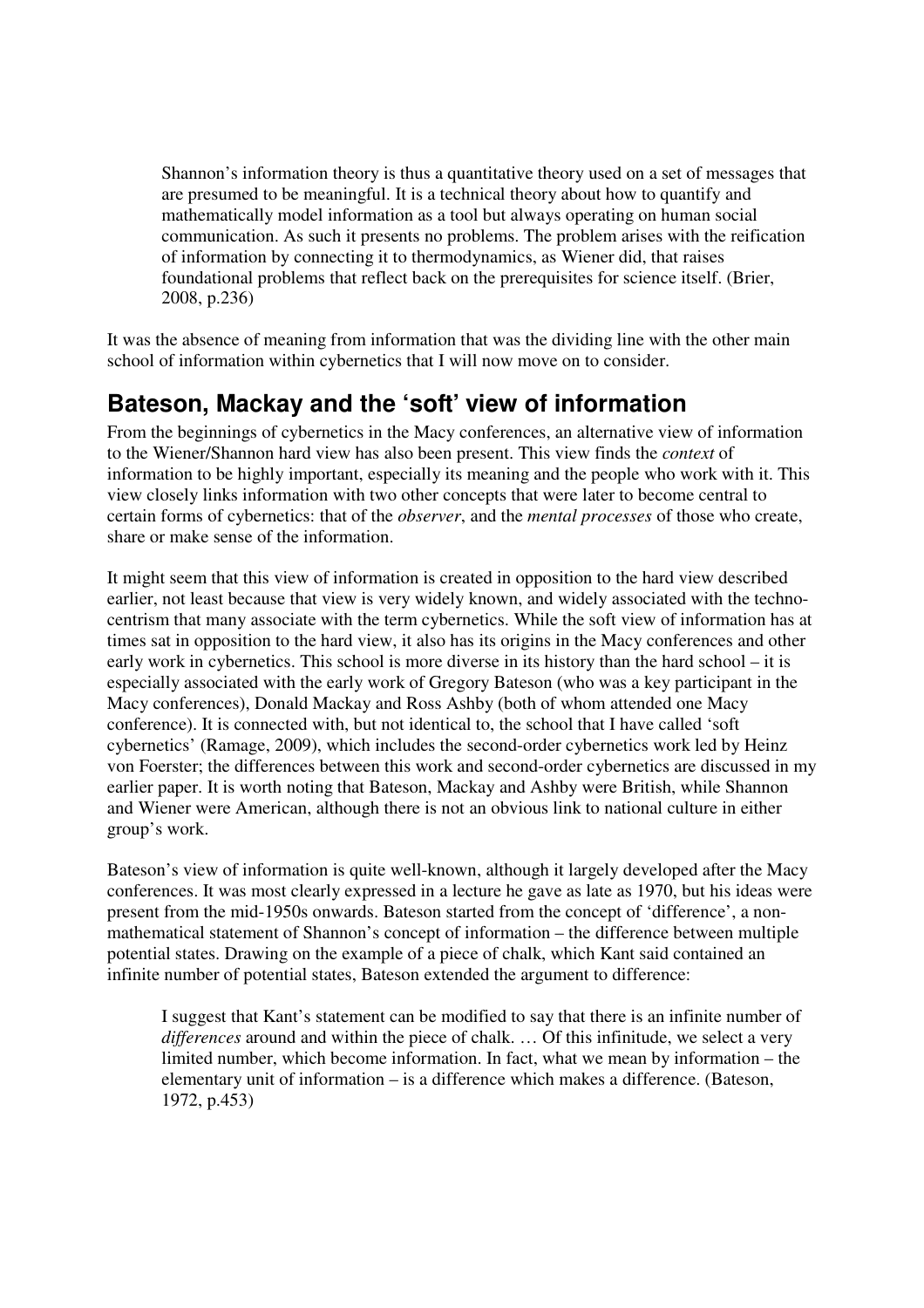This last phrase, the 'difference which makes a difference', is crucial to Bateson's understanding of information and distinguishes it clearly from Shannon and Wiener's concepts. For Bateson, true information is not present until meaning has been attributed to the difference by some kind of observer – until a process of selection has occurred. The concepts of information and communication were as closely linked for Bateson as they were for Shannon, but in a broader way. During the latter part of the Macy conferences, Bateson's main research was on the psychological basis of communication, and he wrote during the conferences of the importance of information going beyond the simple system, arguing that:

Negative entropy, value, and information, are in fact alike in so far as the system to which these notions refer is the man plus environment, and in so far as, both in seeking information and in seeking values, the man is trying to establish an otherwise improbable congruence between ideas and events. (Ruesch and Bateson, 1951, p.179)

A key part of the distinction between Bateson and Wiener's concepts of information reflected their different disciplinary origins – Bateson in anthropology and psychology and Wiener in mathematics and engineering. Concepts of meaning are crucial to the social sciences – the great German cybernetic sociologist Niklas Luhmann (1990, p.21) later called meaning the 'basic concept' of sociology – but of less relevance to technical subjects. However, meaning was also of crucial importance to the next information theorist I want to consider, Donald Mackay, who was a physicist at Kings College, London. While equally strongly based in mathematics – and just as keen to measure the amount of information in a given exchange – Mackay argued for a broader definition of information than Shannon and Wiener. In a paper at the eighth Macy conference in 1951 (republished in a 1969 collection), he distinguished between two approaches to information:

- a) that of the physicist, "who wants to make a representation of physical events which he must not prejudge" (Mackay, 1969, p.159). This results in what Mackay referred to as *scientific information*, with two linked components – the structural information content (the number of different independent variables to be described) and the metrical information content (the weight of evidence about those variables).
- b) that of the communications engineer, "whose task is to make a representation at the end of a communication channel, of something he already knows to be one member of a set of standard representations which he possesses" (Mackay, 1969, p.159). This results in what Mackay referred to as *selective information*, in that its principal goal is to select between a set of pre-determined elements – the approach taken by Shannon in particular.

From a historical point of view, it is worth remarking that Mackay's model of scientific information was developed independently of Shannon's ideas, rather than in reaction to them. Mackay argued further that the two components of scientific information were quantifiable, and he presented scales for measuring each of these components – 'logons' to measure structural information content, drawing on earlier work by the physicist Dennis Gabor, and 'metrons' to measure metrical information content, drawing on the earlier work of the statistician R.A. Fisher (also drawn on by both Wiener and Shannon).

Katherine Hayles, in discussing Mackay's appearance at the Macy conferences and his differences from Shannon, argues that meaning was an explicit part of his approach: "Mackay's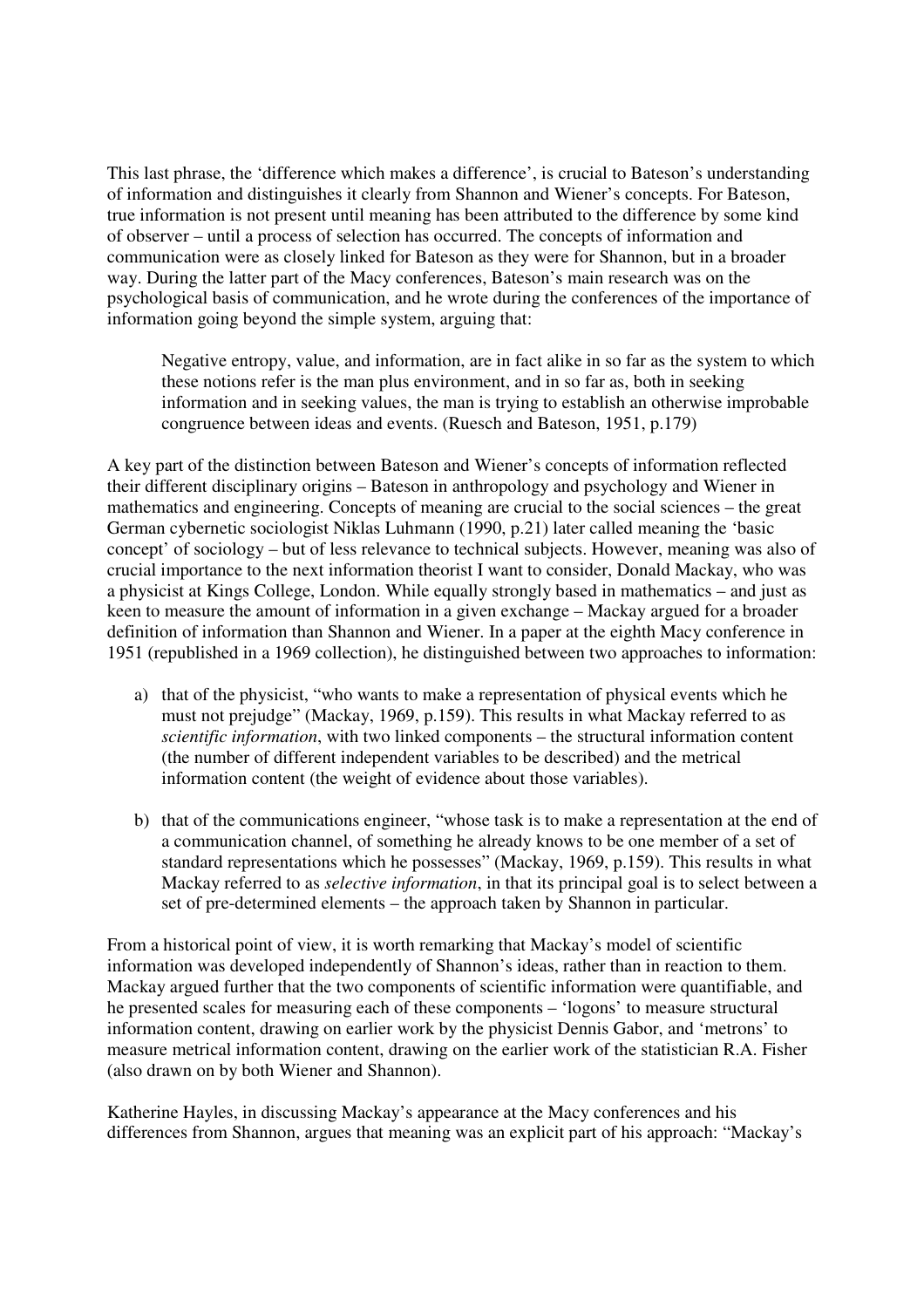model recognized the mutual constitution of form and content, message and receiver … subjectivity, far from being a morass to be avoided, is precisely what enables information and meaning to be connected" (Hayles, 1999, p.56). However, the concept was somewhat implicit at that stage, as he wrote quite explicitly in his Macy paper that "the term 'information' means something quite distinct from 'meaning'" (Mackay, 1969, p.160).

Following a year spent working in Warren McCulloch's lab, Mackay moved his focus towards studying the way that the human brain worked in its storage and processing of information, which was to occupy him much more than his initial theory of information. However, within this context he worked to expand the idea of Shannon's selective information content to incorporate meaning, in particular that to the recipient. While noting that selective information did not incorporate meaning by itself, he noted that we might identify the richness of meaning of a set of information with "the complexity of the selective operation (or of the features of the state of readiness organised by it)" (Mackay, 1969, p.71 – originally published 1953), and he presented a means to quantify that complexity.

Partly because this later model required an understanding of the internal state of the recipient's brain, something that was neither physically nor theoretically possible in the early 1950s, it was regarded by the physicists and engineers of the time as simply too difficult to quantify, and so Shannon's model became the standard approach. Mackay's approach is an intriguing alternative to the context-free ideas of Shannon, however, and Hayles notes that as late as 1968, the information theorist Nicolas Tzannes tried to build Mackay's ideas into a quantifiable theory of information transmission, arguing that "whereas Shannon and Wiener define information in terms of what it *is*, Mackay defines it in terms of what it *does*" (Hayles, 1999, p.56).

A further thinker on information who combined human and technical perspectives was the psychiatrist Ross Ashby, author of the first textbook on cybernetics, creator of the concept of self-organization, and inventor of an early working model of an electronic brain. At the core of Ashby's work was the concept of 'variety', which relates to the number of distinct elements of a set and which he notes is a concept "inseparable from that of 'information'" (Ashby, 1956, p.140). Variety in Ashby's work gained its greatest application in his Law of Requisite Variety, which states that the complexity of a regulatory system (the amount of information it can handle) needs to be as great as the complexity of the system that it is regulating.

While Ashby was comfortable with describing information in Shannon's terms – he observes that it can be measured in bits – he stressed the importance of context in measuring variety. He wrote that "a set's variety is not an intrinsic property of the set: the observer and his powers of discrimination may have to be specified if the variety is to be well defined" (Ashby, 1956, p.125) – a helpful involvement of the importance of the observer (a key defining feature of second-order cybernetics, to which Ashby served as a key inspiration) in a quasi-mathematical manner. Indeed, he explicitly linked his conception of variety to Mackay's ideas on selective information content, writing that "throughout, we shall be exemplifying the thesis of D.M. MacKay: that quantity of information, as measured here, always corresponds to some quantity, i.e. intensity, of selection, either actual or imaginable" (Ashby, 1956, p.252).

It might seem that the distinction between hard and soft information (or between hard and soft cybernetics) is a fine one, linked more to discipline than to a specific conception. However, it is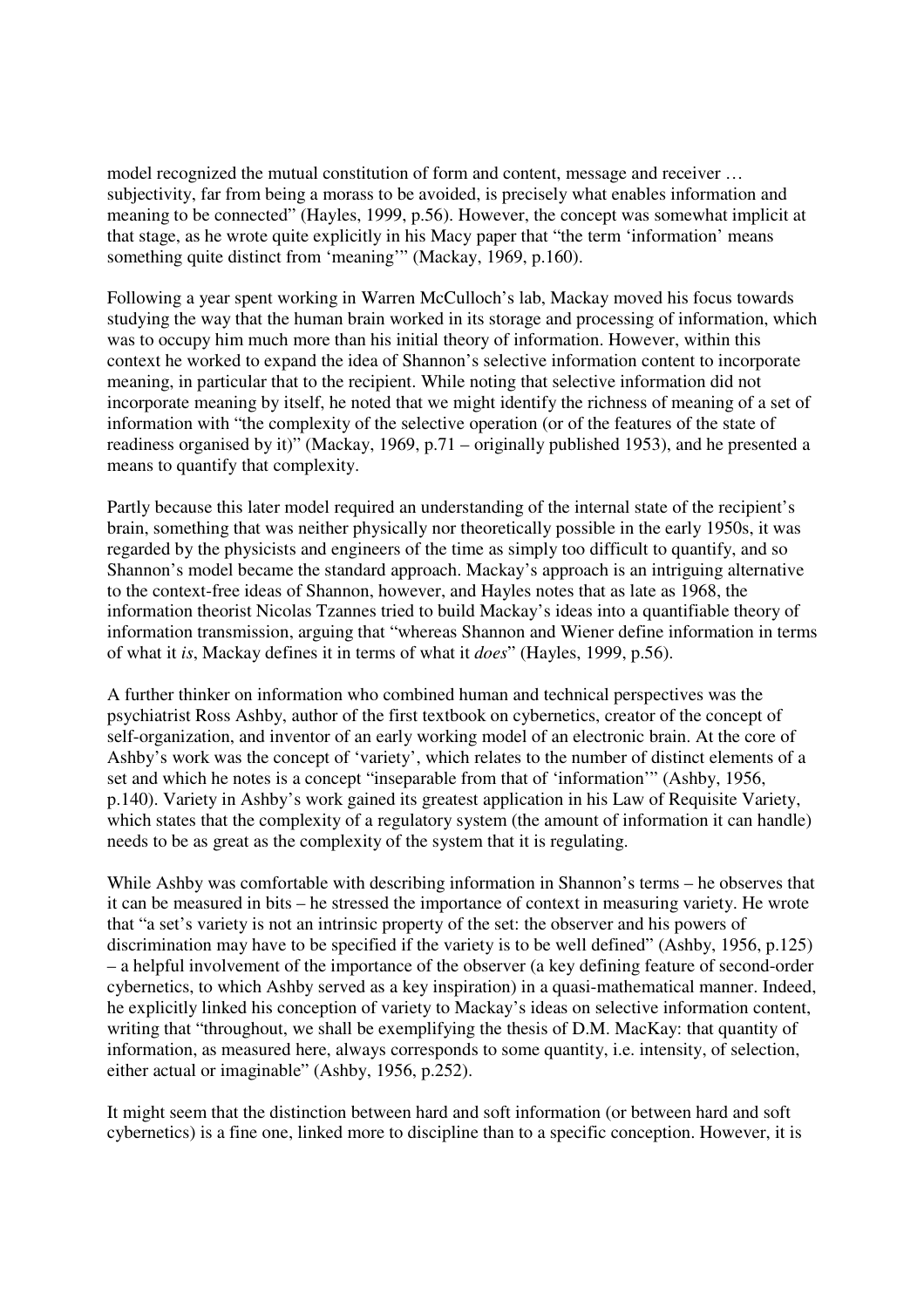my contention that we can clearly see two models of information, present in cybernetics from their start, and differentiated around their understanding of the importance of meaning, context and to some extent the role of the observer. These forms of information, and of cybernetics, were to develop significantly in the decades following the Macy conferences, as I shall briefly outline in the next section.

# **The later role of information in cybernetics**

The purpose of this chapter is to explore the early treatment of information within cybernetics, and thus it is not the place for a comprehensive treatment of later work within cybernetics. There are many discussions of various aspects of the history of cybernetics, such as Heims (1991), Dupuy (2000), Scott (2004), Ramage and Shipp (2009), and Harkin (2009). However, a brief overview of developments relating to the ideas discussed here will be useful.

There are many fields which have developed via Wiener's harder view of information and thus of cybernetics. I have already mentioned artificial intelligence and computational linguistics, and clearly fields such as robotics and prosthetics take direct inspiration from hard cybernetics. It is hard cybernetics that forms the template for the many uses of portmanteau terms involving the prefix 'cyber-' in popular culture (especially science fiction), from William Gibson's conception of cyberspace and cyberpunk, through the Cybermen of the television series *Dr Who*, to cyborgs such as in the film *The Terminator.* 

However, Harkin (2009) argues that hard cybernetics has had a strong influence on our society as well, and that the way it handled and gave primacy to the concept of information, operating within feedback loops, has created a cultural and intellectual basis for the primacy of information discussed elsewhere in this book. In particular, Harkin argues that this has led to the pervasive use of information through Web technologies such as social networking. Tracing a link through the work of the media theorist Marshall McLuhan (strongly influenced by cybernetics), he observes that "the world we now inhabit is one in which messages are rapidly becoming the medium: electronic messages sent back and forth between us at breakneck speed on a neverending electronic information loop" (Harkin, 2009, p.xiii).

Harkin is very clear that this information loop derives directly from Wiener's conception of information and the importance he placed on feedback. He traces the way this process developed both through the military and through semi-utopian technologists such as Stewart Brand who created the *Whole Earth Catalog* which eventually led to publications such as *Wired* magazine as well as the early but influential virtual community, the WELL. He argues that "as our enthusiasm" for life on an electronic information loop has spread outwards into the culture it has influenced our perspective and given us some thrilling new ways of looking at the world" (Harkin 2009, p.249). Like Wiener himself, Harkin regards this information loop as having both positive and negative aspects, arguing that:

Cybernetics has brought us a long way, but now that its global information loop is fully built it is in danger of leaving us lost. Its gurus were so mesmerised by the medium that they made the mistake of trying to push us into it head first, of trying to remake us in its image rather than the other way around. Now we need to spend some time thinking about the message. … If we use the medium for our own purposes rather than following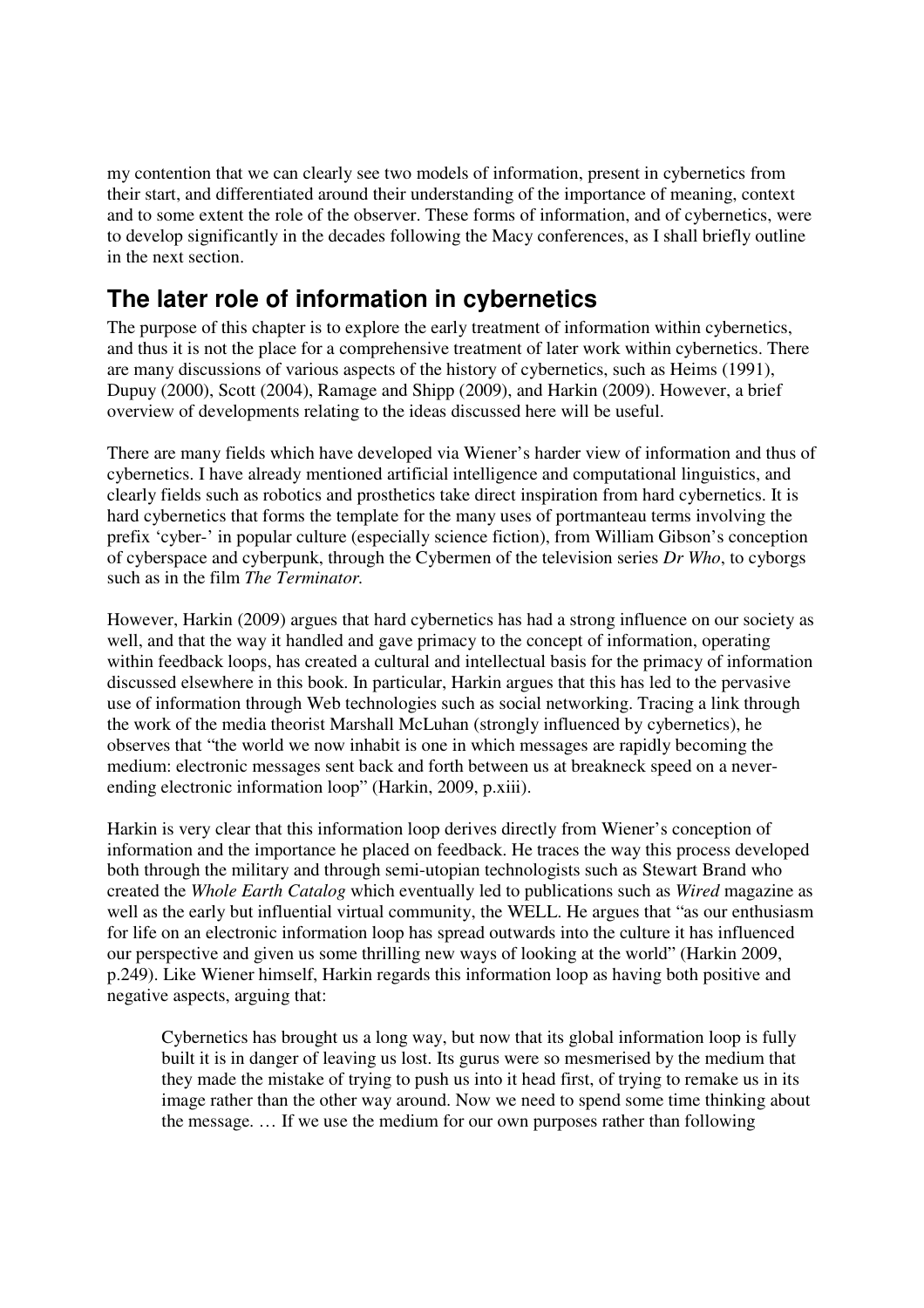slavishly in its thrall, we can imagine new ways of working, exciting new kinds of art and culture, new ways of organising ourselves and getting things done. (Harkin, 2009, p.256)

The soft view of information has likewise led to many different applications, in particular in the fields of family therapy, human communication and management theory. Gregory Bateson took and developed his ideas of information through studying communication patterns in both psychiatric patients and animals. This work led to an understanding of mental processes as existing on multiple levels (the concept of meta-communication), governed by paradoxes and taking place within a wider systems than just that of the individual. He led a research programme in Palo Alto, California, which formulated the 'double bind' theory of schizophrenia. This theory (at the time highly influential) looks at multiple levels of communication, and argues that schizophrenia can arise when information at some levels is strongly in conflict with that at different levels but all are required to be held true simultaneously.

Bateson's work on communication was taken up and developed by his collaborators in Palo Alto, many of whom were the founders of the Mental Research Institute where significant early work on family systems therapy developed. Their work on human communication and family therapy (e.g. Watzlawick et al., 1967) drew quite explicitly on Bateson's conception of communication at multiple levels. Others within family and individual therapy have drawn heavily on Bateson's model of information, notably the Mara Selvini-Palazolli and her colleagues in the Milan School of family therapy (Stagoll, 2005); and in a different way the radical psychiatrist R.D. Laing, much of whose work is strongly based on Bateson's conception of paradox and levels (e.g. Laing, 1970). In later life, Bateson became very concerned that faulty mental models and epistemologies were contributing directly to environmental degradation, an idea deeply linked to his view of information and which has fed into the environmental movement (as recounted by his daughter Mary Catherine Bateson, 1972).

The work of Ross Ashby had a considerable effect on the field of cybernetics. His approach to information was taken up heavily within the field of management and organisation theory, in two separate ways. First, his concept of variety (which as discussed above is closely related to information) was crucial to the work of Stafford Beer, creator of the field of 'management cybernetics' (e.g. Beer, 1979). Second, his concept (not previously discussed in this article) of ultrastability – self-regulation of a system's behaviour in response to its environment – formed the basis of Argyris and Schön's (1978) distinction between single- and double-loop learning and hence their theory of organisational learning.

Mackay's work on information has been less taken up by later theorists and practitioners, partly because of the difficulty of implementing his ideas, but he left a rich seam of ideas, and many pieces of work on "information, mechanism and meaning" (Mackay, 1969). Gradually this work is being drawn upon – a recent article by Kettinger and Li (2010) builds on his concept of information as "the state of conditional readiness" (Mackay, 1969, p.22) to distinguish between the three classic terms of data, information and knowledge.

# **Conclusion**

My aim in this chapter has been not so much to argue for the primacy of one approach over the other, but to establish that both have roots deep in the history of cybernetics. It is often supposed,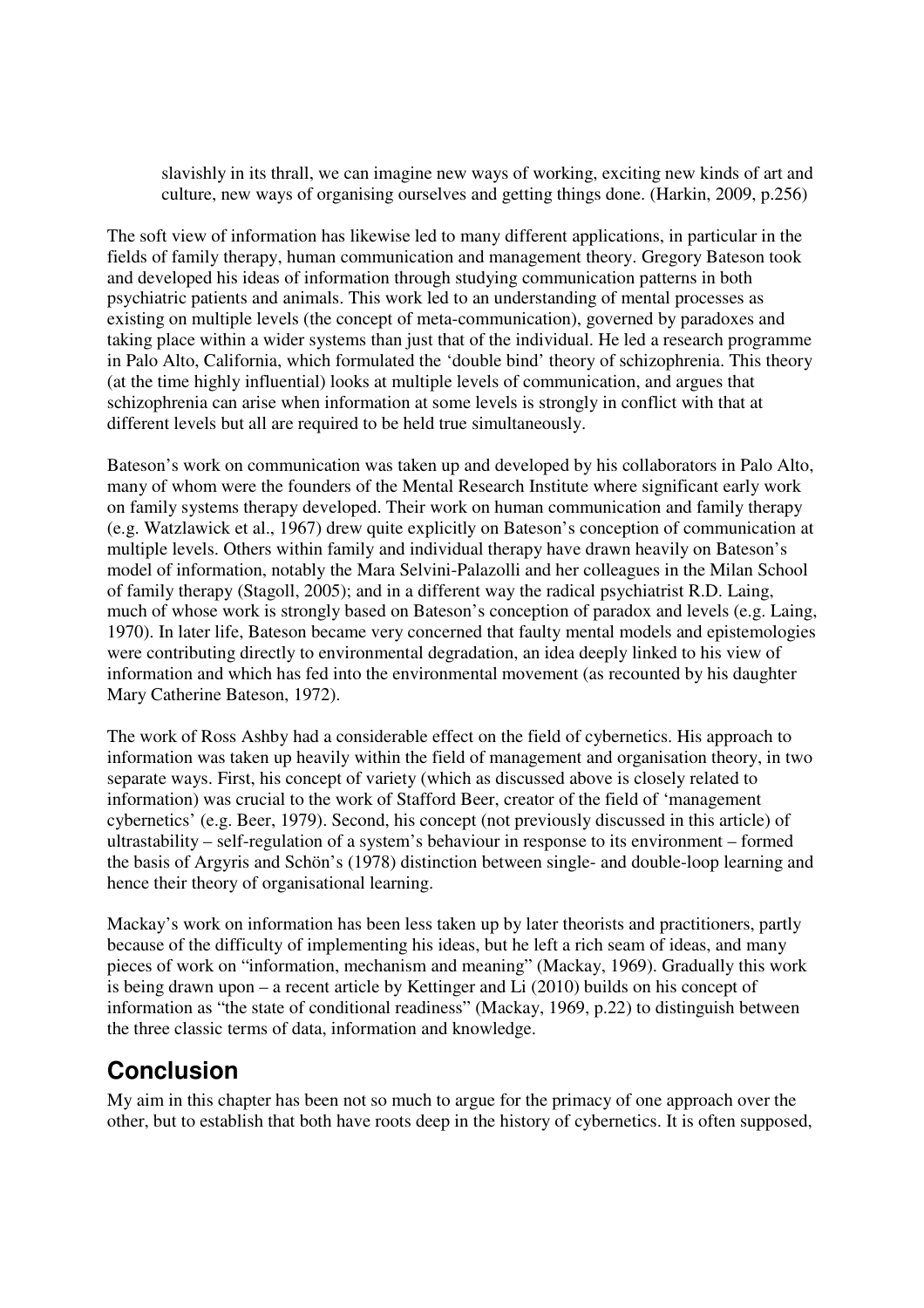and even asserted, that there was a single original form of cybernetics (that of Wiener), from which various divergent forms have arisen, in reaction to the original. Likewise, it is frequently asserted in literature on information that Shannon's definition is the original form, and that other ways of understanding information are reactive and secondary. I hope I have shown in this chapter that an alternative reading of the history of information within cybernetics is at least possible – that the soft view of information has been present within cybernetics from its earliest days, just as much as with the hard view of information.

It is possible to argue that my case above is too dualistic, that in practice the two versions of information are much closer together and the differences small. I have some sympathy with this view. The question as to the role of meaning in Shannon's theory is still an open one (and argued in somewhat different terms by Chapman in Chapter 4 of this book). Likewise, some of Mackay's work could be placed within the hard view of information just as much as the soft. I have addressed the question of dualism in distinguishing between the works of Wiener and Bateson in Ramage (2009), and specifically tried to see a way out of this dualism via the feminist cyborg epistemology of Donna Haraway (1991). However, it seems clear to me that the question of meaning is absolutely crucial to an understanding of the development of the concept of information within cybernetics, and it is on that question that a clear distinction can be made between two competing models of information within cybernetics.

#### **References**

Argyris, C. and Schön, D.A. (1978) *Organizational learning: A theory of action perspective*, Reading, MA, Addison-Wesley.

Ashby, W. R. (1956) *An Introduction to Cybernetics*, London, Chapman & Hall.

Bateson, G. (1972) *Steps to an Ecology of Mind*, Toronto, Chandler.

Bateson, M.C. (1972) *Our own metaphor: A personal account of a conference on the effects of conscious purpose on human adaptation,* New York, Knopf.

Beer, S. (1979) *The Heart of Enterprise*, Chichester, John Wiley.

Bissell, C. (2010) 'Not just Norbert', *Kybernetes,* vol. 39, no. 4, pp. 496-509.

Brand, S. (1976) 'For God's Sake, Margaret: Conversation with Gregory Bateson and Margaret Mead', *CoEvolution Quarterly*, vol. 10, pp. 32-44.

Brier, S. (2008) 'Bateson and Pierce on the Pattern that Connects and the Sacred', in Hoffmeyer, J. (ed.), *A legacy for living systems: Gregory Bateson as precursor to biosemiotics*, Berlin, Springer, pp. 229-256.

Conway, F. and Siegelman, J. (2005) *Dark hero of the information age: In search of Norbert Wiener, the father of cybernetics*, New York, Basic Books.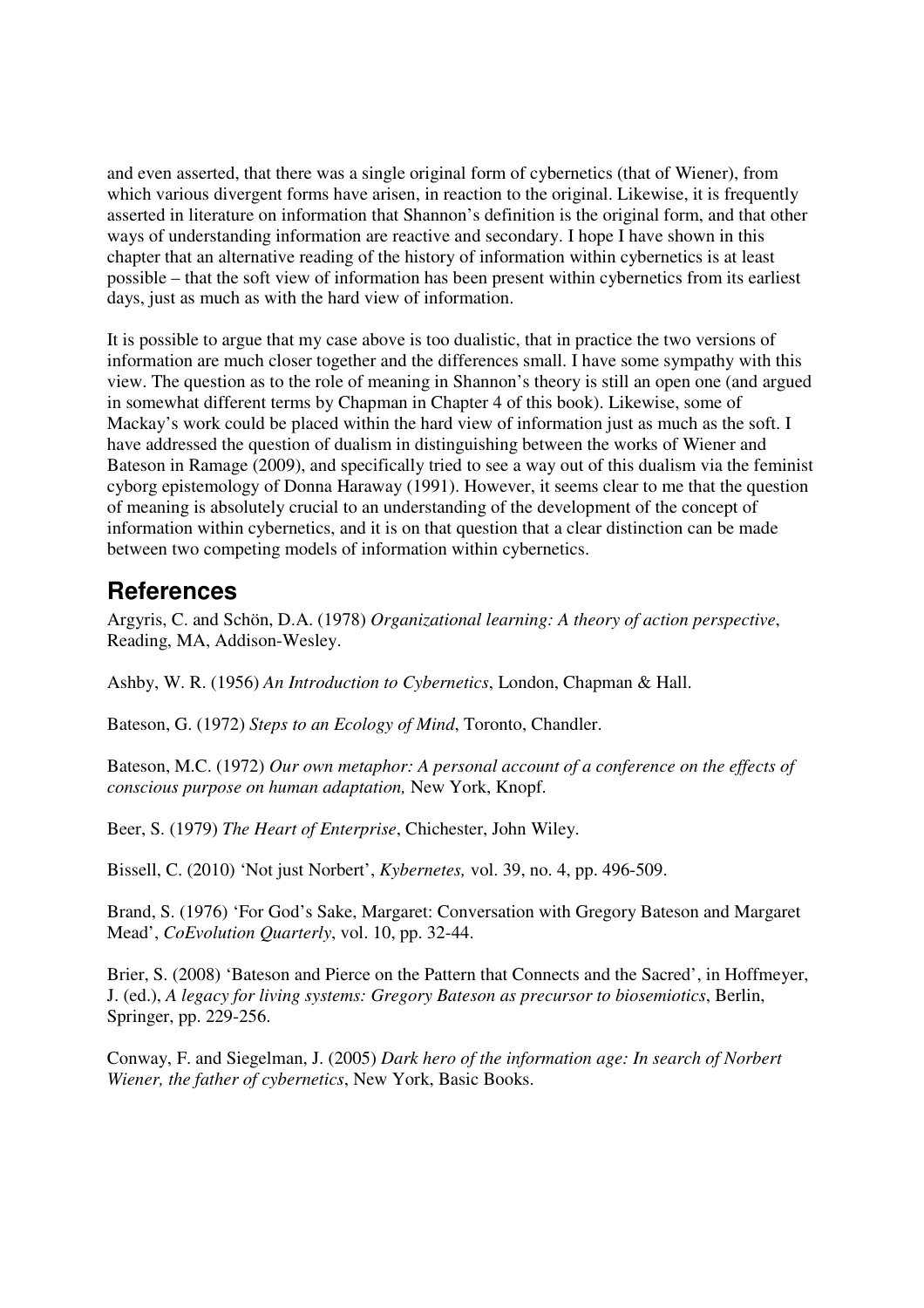Dupuy, J. -P. (2000) *The Mechanization of the Mind: On the Origins of Cognitive Science*, Princeton, Princeton University Press.

Haraway, D. (1991) 'A Cyborg Manifesto: science, technology, and socialist-feminism in the late twentieth century', in *Simians, Cyborgs and Women: The Reinvention of Nature*, New York, Routledge, pp. 149–181.

Harkin, J. (2009) *Cyburbia: the dangerous idea that's changing how we live and who we are*, London, Little, Brown.

Hayles, N.K. (1999) *How we became posthuman: virtual bodies in cybernetics, literature, and informatics*, Chicago, University of Chicago Press.

Heims, S.J. (1991) *Constructing a social science for postwar America: the cybernetics group, 1946-1953*, Cambridge, MA, MIT Press.

Kettinger, W.J. and Li, Y. (2010) 'The infological equation extended: towards conceptual clarity in the relationship between data, information and knowledge', *European Journal of Information Systems*, vol. 19, no. 4, pp. 409-421.

Laing, R.D. (1970) *Knots*, London, Tavistock Publications.

Luhmann, N. (1990) *Essays on Self-Reference*, New York, Columbia University Press.

Mackay, D.M. (1969) *Information, Mechanism, and Meaning*, Cambridge, MA, MIT Press.

Ramage, M. (2009) 'Norbert and Gregory: Two strands of cybernetics', *Information, Communication and Society*, vol. 12, no. 5, pp. 735-749.

Ramage, M. and Shipp, K. (2009) *Systems Thinkers*, London, Springer.

Rosenbleuth, A., Wiener, N. and Bigelow, J. (1943) 'Behavior, Purpose and Teleology', *Philosophy of Science*, vol. 10, no. 1, pp. 18-24.

Ruesch, J. and Bateson, G. (1951) *Communication: the social matrix of psychiatry*. New York, W.W. Norton.

Scott, B. (2004) 'Second-order cybernetics: an historical introduction', *Kybernetes*, vol. 33, no. 9/10, pp. 1365-1378.

Shannon, C. (1948) 'A Mathematical Theory of Communication', *Bell System Technical Journal*, vol. 27, no. 3, pp. 379-423, 623–656.

Stagoll, B. (2005) 'Gregory Bateson (1904–1980): a reappraisal', *Australian and New Zealand Journal of Psychiatry*, vol. 39, no. 11/12, pp. 1036-1045.